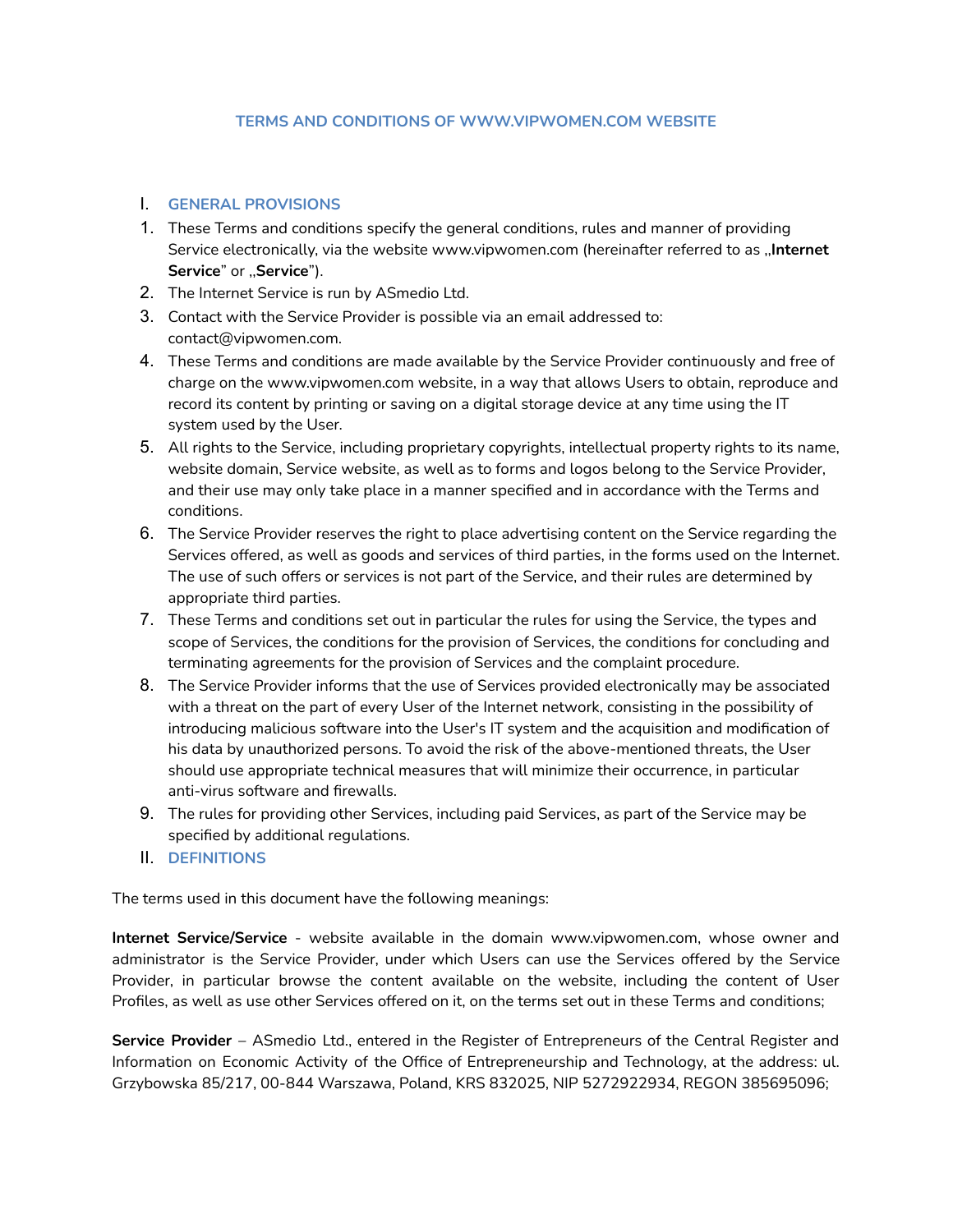**User** – an adult person with full legal capacity who may use the Services available on the Service, on the terms set out in these Terms and conditions;

**Registered User** - The User who has registered on the Service, has an Account, may Order Packages, view the content of other Users' Profiles and use other Services dedicated to Users who have an Account, on the principles set out in these Terms and conditions;

**Consumer** - A user who is a consumer within the meaning of art. 22 [1] of the Civil Code;

**Account/User Profile/Profile** – a part of the Service assigned to a given User, in which he may add and present information on the Service for presenting his person, photos and other content in accordance with the purpose of this part of the Service, as well as contact other Users registered using the Contact Box on the terms indicated on the Service and these Terms and conditions;

**Contact box** – part of the User's Profile, which is an interactive contact form, allows contacting other registered Users who have an active Profile. Individual functionalities of the Contact Box may differ depending on the Package held by the User;

**Package** – paid, temporary Service under which the Registered User receives access to additional Services and Service functionalities. The scope of individual Packages is indicated in their description presented on the Service;

**Order** - User's declaration of intent aiming directly at the conclusion of the purchase agreement (hereinafter referred to as: ,,**Agreement"**) of the Package selected by the User on the principles set out in these Terms and conditions;

**Services** – services provided by the Service Provider to Users electronically within the meaning of the Act of 18 July 2002 on the provision of electronic services (Dz.U. nr 144, poz. 1204 ze zm.);

**Mobile device/Device** – a mobile device with which Users can use the Service and a data transmission service, in particular a mobile phone or tablet;

**Consumer Rights Act** – Act of 30 May 2014 on consumer rights (Dz. U. 2014, Nr 827);

**Act on the provision of electronic services** – Act of 18 July 2002 on the provision of electronic services (Dz. U. Nr 144, poz. 1204 ze zm.);

**Civil Code** – Act of April 23, 1964. (Dz. U. Nr 16, poz. 93 ze zm.);

**Terms and conditions** – current document.

### III. **RULES FOR USING THE SITE**

- 1. As part of the Service, the Service Provider enables Users to use the Services they provide, and in particular to place Orders for individual Packages and to use the functionalities provided as part of individual Packages, as well as to use other Services available on the Service.
- 2. The Service may only be used on the terms and to the extent specified in the Terms and conditions.
- 3. Minimum technical requirements enabling the use of the Service: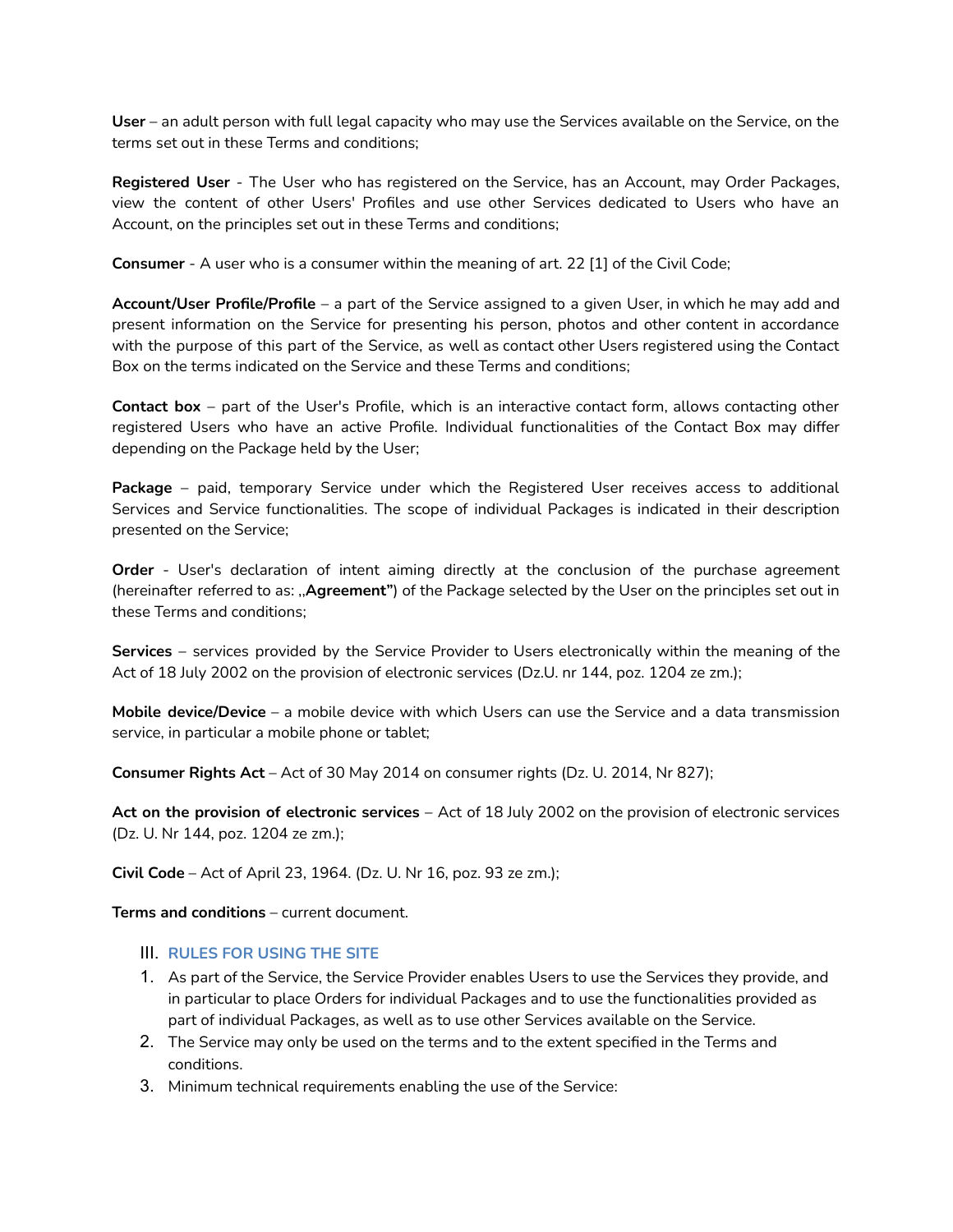- device with internet access.
- email account,
- the latest version of a web browser with cookies and JavaScript enabled,
- software for reading and saving PDF files.
- 4. In addition, in order to use some of the Services, it may be necessary to enable geolocation in the Device used by the User and provide the Service access to it. In order to optimize the provision of Services that require access to the Device's geolocation service, it is recommended to allow permanent access to that service.
- 5. Users are prohibited from using the Service in a way that violates the law, decency, personal rights of third parties or legitimate interests of the Service Provider.
- 6. Using the Service is possible only for users at least 18 years old who have full legal capacity. Upon entering the Service, the User confirms his age.
- 7. By posting content and photos in the Service the Registered User grants the Service Provider for the time of providing the Services and presenting the User Profile a non-transferable, non-exclusive and territorially unlimited license to use the content contained in the Profile, in particular photos by recording, entering them into the computer's memory, entering into the computer network , entering the Internet, reproduction and sharing of content and photos in IT and ICT networks, including the Internet, also in such a way that everyone has access to them at a place and time of their choice. The license granted includes the right to sub-license, including the right to authorize other people to use the content contained in the Profile in the scope of the license granted, in particular in other parts of the Service other than those indicated by the User.

# IV. **SERVICES**

- 1. Provision of Services on the Website is based on the principles set out in these Terms and conditions.
- 2. The Service Provider provides Users with paid and free Services, in accordance with the information presented on the Service and on the principles set out in these Terms and conditions.
- 3. The Service Provider enables the use of the following services via the Service:
	- a. browsing public content of the Service,
	- b. setting up and maintaining an Account on the Service,
	- c. providing an interactive Contact Box that allows to send direct messages between Service Users,
	- d. providing an interactive form enabling Users to place an Order.
- 4. Placing an Order is payable, in the amount indicated in the description of each Package. Other Services, indicated in item 3 above are free services.
- 5. Each Service User can view information presented on the Service, including the blog run on the Service, where themed articles related to the Service Provider's activities and the nature of the Service are presented.
- 6. Some content on the Service may be available only after logging in. Services and functionalities indicated within each of the Packages are available after its Order, within the time specified on the Service.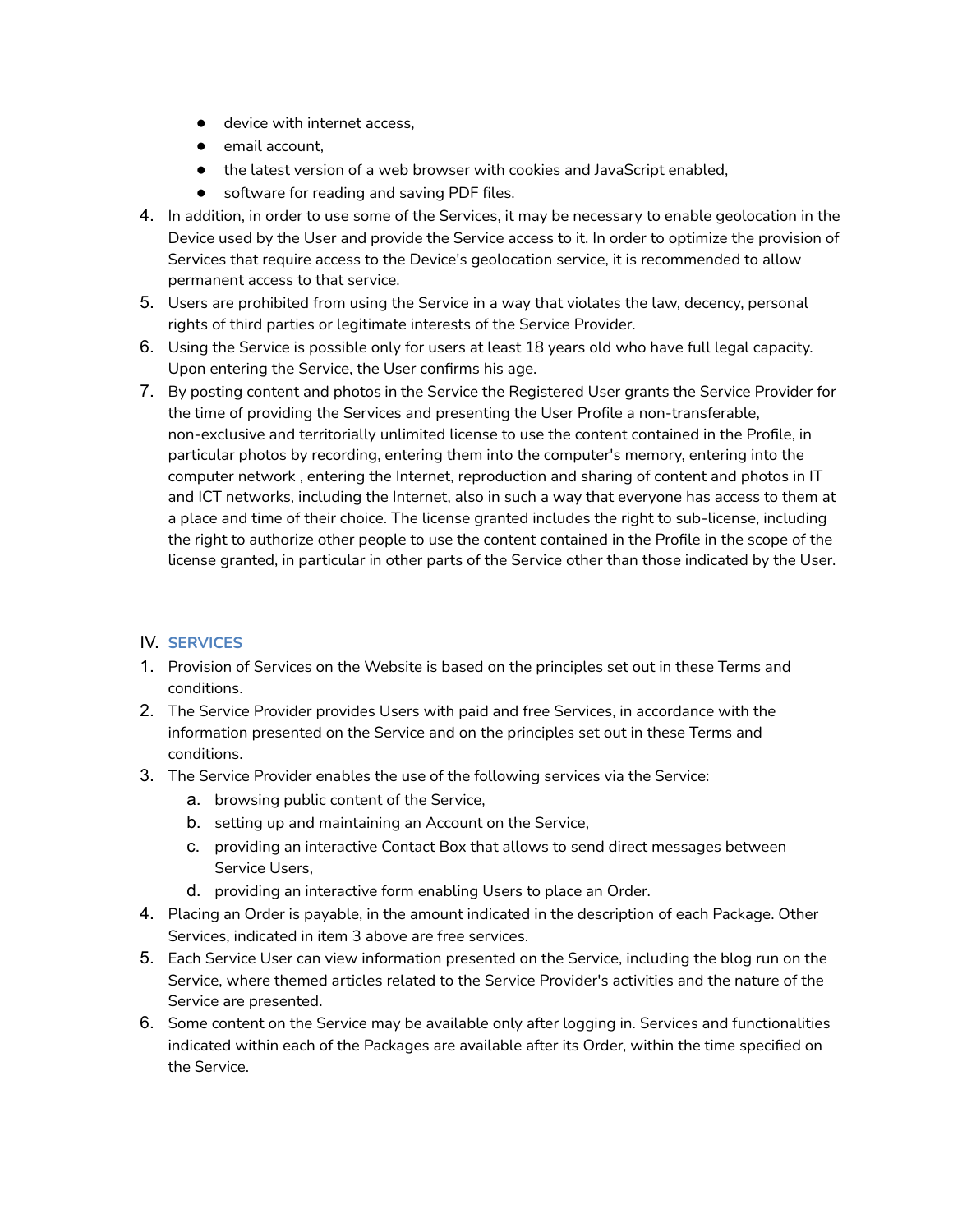- 7. The agreement for the provision of the Service consisting in browsing and searching for information available on the Service, including themed blog as part of the Service, is made for a definite period of time and terminates when the User leaves the Service website.
- 8. The Service Provider enables the User to set up and maintain an Account on the Service, on the principles set out in these Terms and conditions.
- 9. Some Services provided on the Service require the creation of an Account on the Service and logging into it. Some of the Services, functionalities or permissions provided to Users may vary depending on the Package Ordered and owned by the User.
- 10. The Account on the Service is available after registration. Registration occurs by completing and accepting the registration form provided on the Service.
- 11. The contract for the provision of the Service consisting in maintaining a User Account on the Service is made for an indefinite period and terminates when the User sends a registered request to delete the Account.
- 12. By registering an Account, the User declares that the information provided by him in the registration form is true and does not infringe the rights of third parties.
- 13. The User may not have more than one Account assigned to one email address. Users are not allowed to use the Accounts of other Users and provide access to Account to others, including disclosing their account access passwords.
- 14. Each registered User may use the functionality of pausing his Account. During the pausing of the Account, the User is not visible to other Users, including they cannot contact him via the Contact Box. During the pausing of the Account referred to in the previous sentence, the Account functionalities remain inactive, and the User cannot use the Service functionalities that require an Account. During pausing of the Account, the User shall not lose the history of his Account.
- 15. In order to pause an Account referred to in item 14 above, the User uses appropriate functionality within the Account. The User may terminate the pausing of an Account at any time - in the same manner in which it was paused.
- 16. User registered on the Service may contact other Registered Users via the interactive Contact Box available on the Account. The functionality of the Contact Box, in particular the number of messages that the User can send using the Contact Box may differ depending on the Package Ordered and held by the User. The agreement for the provision of the Contact Box Service is made for a definite period and terminates when the User sends a message using this Box.
- 17. The provision of the Service consisting in providing an interactive form enabling Users to place an Order is made for a definite period of time, on the terms indicated in point V of these Terms and conditions and shall terminate when the User places the Order.
- 18. The Service Provider has the right to organize occasional competitions and promotional campaigns, the terms of which will always be provided on the Service. Promotions on the Service cannot be combined, unless the terms of a given promotion state otherwise.

### V. **PACKAGES**

- 1. The Service Provider allows placing Orders for Packages presented on the Service. Detailed information about the scope, duration and cost of a given Package will be each time indicated to the User in the description of each of them.
- 2. Information about the Package Order option is an offer.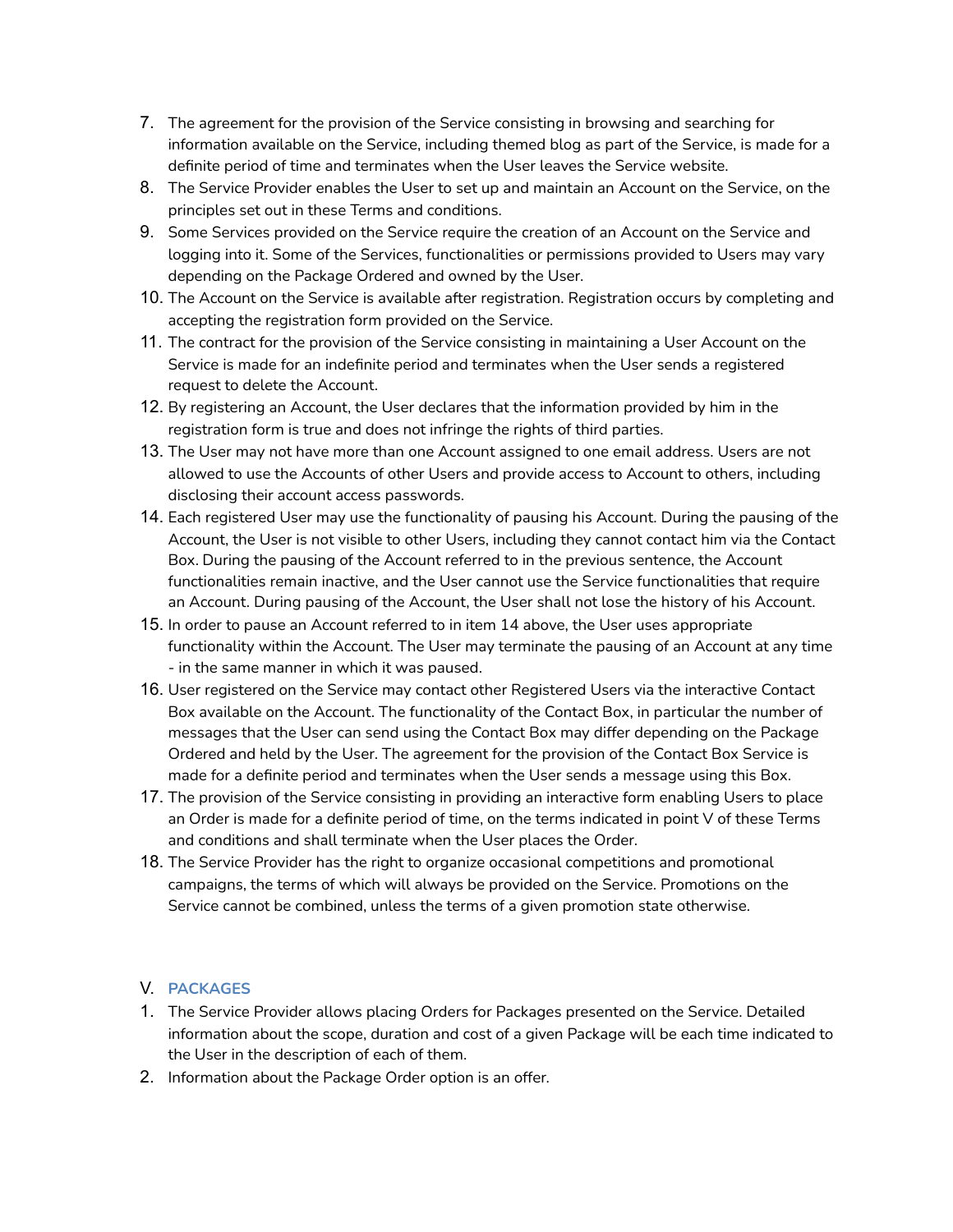- 3. The condition of placing an Order is having an active email account as well as having an active Account on the Service and logging into it. The User should have an active Account during the entire duration of the Package ordered by him.
- 4. To order the selected Package, the User, after selecting the Package he is interested in, fills in the fields of the Order form marked as mandatory. The Order is placed by the User in electronic form with the Service Provider and constitutes acceptance of the Service Provider's offer regarding the conclusion of the Agreement being the subject of the Order. Upon placing the Order by the User, an Agreement is concluded between the User and the Service Provider.
- 5. After concluding the Agreement, the Service Provider confirms to the User its terms by email.
- 6. The User who is a Consumer may withdraw from the Agreement without giving a reason by submitting a relevant statement to the Service Provider, whose template is on the Service, provided that at the time of placing the Order he did not agree to the performance of the service before the deadline to withdraw from the Agreement. The Service Provider, upon receipt of the statement of withdrawal from the Agreement by the Consumer will send to the Consumer's email address confirmation of receipt of the statement.
- 7. The Service Provider presents on the Service pages information on the prices of individual Packages. The prices are given in Polish zlotys and contain all subfees, including VAT and other fees.
- 8. The User makes payment for the selected Package via:
	- a. electronic payment operator integrated with the Service. In this case, the Service Provider starts providing Services as part of the selected Package after receiving information from the payment operator about the payment being made by the User;
	- b. bank transfer to the Service Provider's bank account. In this case the Service Provider starts providing Services as part of the selected Package after receiving the funds on the Seller's bank account.
- 9. On the Service pages the Service Provider informs the User about the date in which he is obliged to make a payment for the selected Package. In the absence of payment by the User by the deadline referred to in the previous sentence, the Service Provider after a previous unsuccessful request for payment with an appropriate deadline may withdraw from the Agreement pursuant to art. 491 of the Civil Code.
- 10. The User may change the selected form of payment to another payment available on the Service, through the functionalities available on the Account.
- 11. Contracts for the provision of Services under the selected Package are made for a definite period and terminate as soon as their period specified in the Package description has expired.

# VI. **USER RIGHTS AND OBLIGATIONS**

- 1. Subject to the remaining provisions of these Terms and conditions, the Consumer, within 14 days of concluding an agreement (including the Contract for the Provision of Services), may withdraw from it without giving a reason by submitting an appropriate statement to the Service Provider, which template is an Annex to the Terms and conditions.
- 2. According to the Consumer Rights Act, the right to withdraw from the Agreement by the Consumer is excluded in the following cases: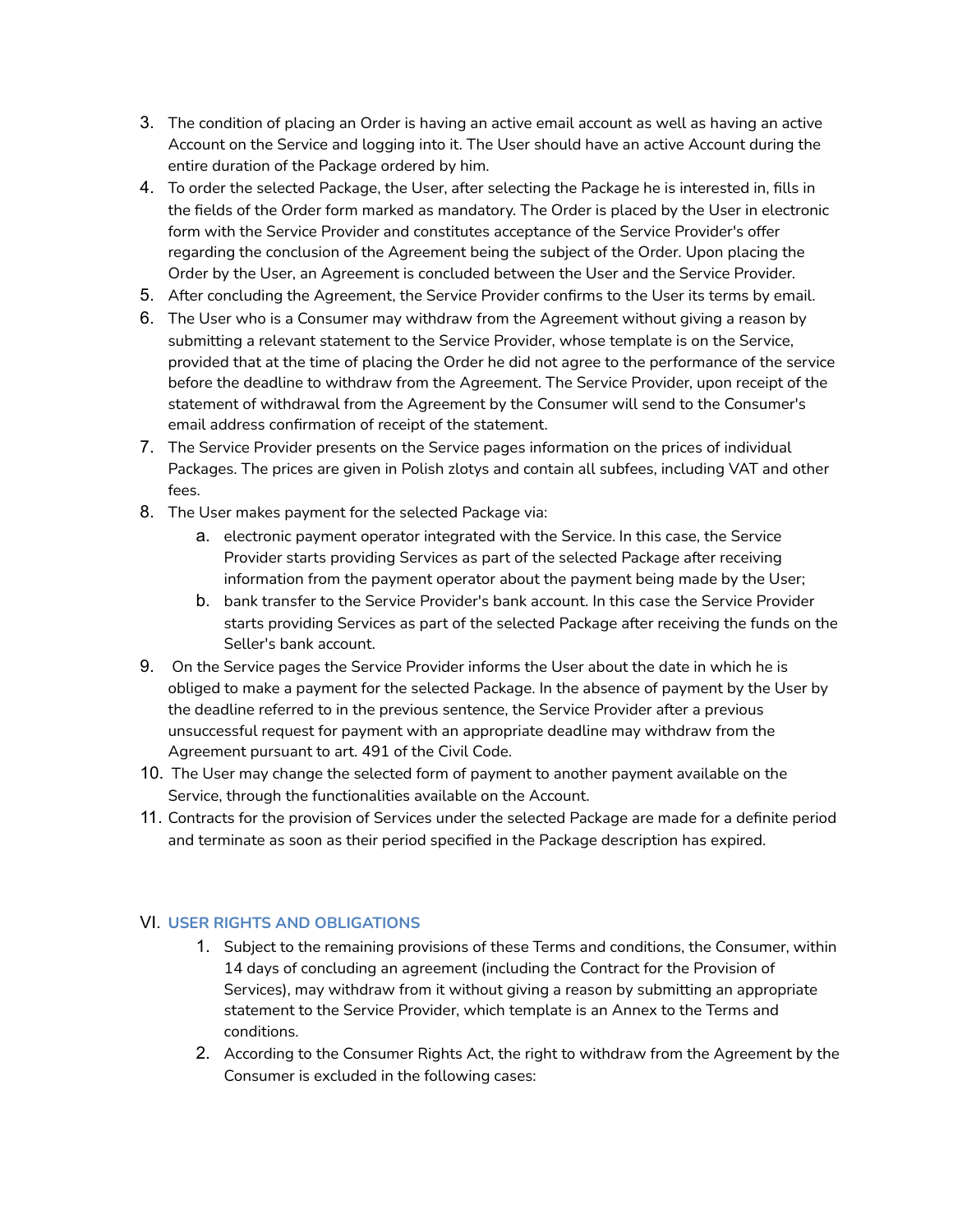- a. Agreement for the provision of services, if the Service Provider has fully performed the service with the express consent of the Consumer, who was informed before the start of the service that after the Service Provider has fulfilled the service, he will lose the right to withdraw from the agreement,
- b. An agreement in which the subject of the service is a non-prefabricated item, manufactured according to the consumer's specifications or serving to satisfy his individual needs.
- 7. The user is obliged to:
	- a. conduct in a manner consistent with the law, decency and the provisions of these Terms and conditions with a view to respecting personal rights and intellectual property rights of third parties;
	- b. providing data consistent with the facts in a way that is not misleading;
	- c. immediately inform the Service Provider about changes in data affecting the performance of the Service;
	- d. not using devices, software and methods that may disrupt the Service;
	- e. not posting illegal content.
- 7. The User may use the information and other content received as part of the ordered Package and other content available to him on the Service only as part of his own personal use in accordance with the Terms and conditions for the duration of the Agreement for the provision of the Service. In particular, public distribution of this content in whole or in part is prohibited, using them for commercial purposes, translating, adapting or making any other changes.
- 8. The User may not carry out activities aimed at overloading other users or contact boxes of the Service Provider, in particular sending advertising messages is not allowed.
- 9. Users are prohibited from presenting and sending information via the Order form, Contact boxes, Account or any other place on the Service containing content prohibited by the law, violating the principles of decency or constituting acts of unfair competition. Content presented or sent by Users may not, in particular:
	- a. violate human dignity;
	- b. contain content that discriminates on the basis of race, gender or nationality;
	- c. contain pornographic content;
	- d. hurt religious or political beliefs;
	- e. encourage infringement or violation of the law;
	- f. contain content that infringes the law, including in particular copyright or other intellectual property rights, or encourages copyright infringement, including by sharing content that may infringe copyright or other intellectual property rights.
- 7. In the event of a breach by the User of the provisions of these Terms and conditions, the law or decency, the Service Provider may terminate or suspend the agreement for the provision of Services immediately, after a previous unsuccessful call to cease violations.
- 8. The consumer has the following options, among others, to use extrajudicial complaint methods and redress:
	- a. has the right to request the regional inspector of Trade Inspection to initiate mediation proceedings regarding the amicable settlement of the dispute between the User and the Service Provider.
	- b. may also submit a complaint via the EU ODR online platform, available at: http://ec.europa.eu/consumers/odr/.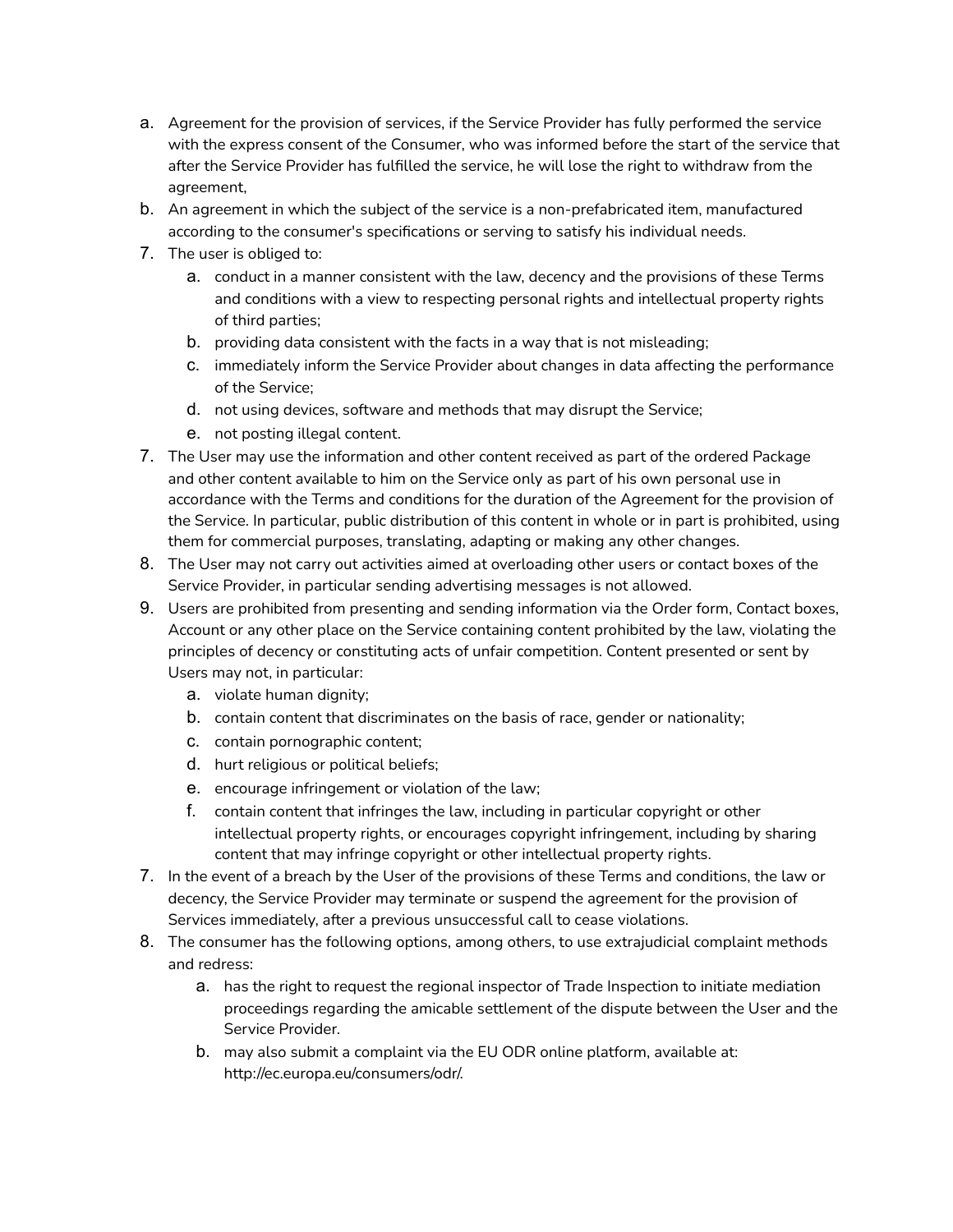Information on access to the abovementioned procedures and dispute resolution procedures can be found at the following address: [www.uokik.gov.pl](http://www.uokik.gov.pl/) in the tab "Settlement of consumer disputes".

### VII.**COMPLAINTS**

- 1. The User may submit complaints regarding the services provided as part of the Service, in particular their non-performance or improper performance.
- 2. Complaints may be submitted in writing to the following address: ASmedio Ltd., ul. Grzybowska 85/217, 00-844 Warszawa, Poland or to the email address: contact@vipwomen.com
- 3. In the complaint, the User should provide his name and surname, contact address, and problem description.
- 4. The Service Provider commits to review each complaint within 14 days, and if this was not possible, to inform the User within this period as to when the complaint will be considered. In the event of deficiencies in the complaint, the Service Provider will call the User to complete it to the extent necessary within 7 days from the date of receipt of the call by the User.

### VIII. **PERSONAL DATA PROTECTION**

The Service Provider collects and processes personal data provided by Users in accordance with applicable law and in accordance with the Privacy Policy available on the Service.

### IX. **FINAL PROVISIONS**

- 1. The sole source of the Service Provider's obligations are these Terms and conditions and the existing law.
- 2. Terms and conditions are available in Polish and English. In the event of any discrepancies between the language versions of the Terms and conditions, the provisions of the Polish version shall prevail.
- 3. Reproduction or publication of these Terms and conditions or parts thereof without the written consent of the Service Provider is prohibited.
- 4. Unless legal provisions provide otherwise, the law applicable to any dispute arising under these Regulations is the Polish law.
- 5. Any disputes arising under these Terms and conditions, if the other party is not the Consumer will be resolved before a court competent for the Service Provider headquarters.
- 6. The content of these Terms and conditions may change. Any User who is a Consumer will be notified of any changes through information on the Service home page containing the list of changes and their date of entry into force.
- 7. Consumers who have an Account on the Service will be additionally informed about changes in the Terms and conditions together with their summary to the email address provided by them. The date of entry into force of the amendments will not be less than 14 days from the date of their announcement. If the Consumer holding an account does not accept the new content of the Terms and conditions, he is obliged to notify the Service Provider of this fact by email to the address indicated in point I of Terms and conditions, within 14 days from the date of notification of the change in Terms and conditions. Lack of acceptance results in the termination of